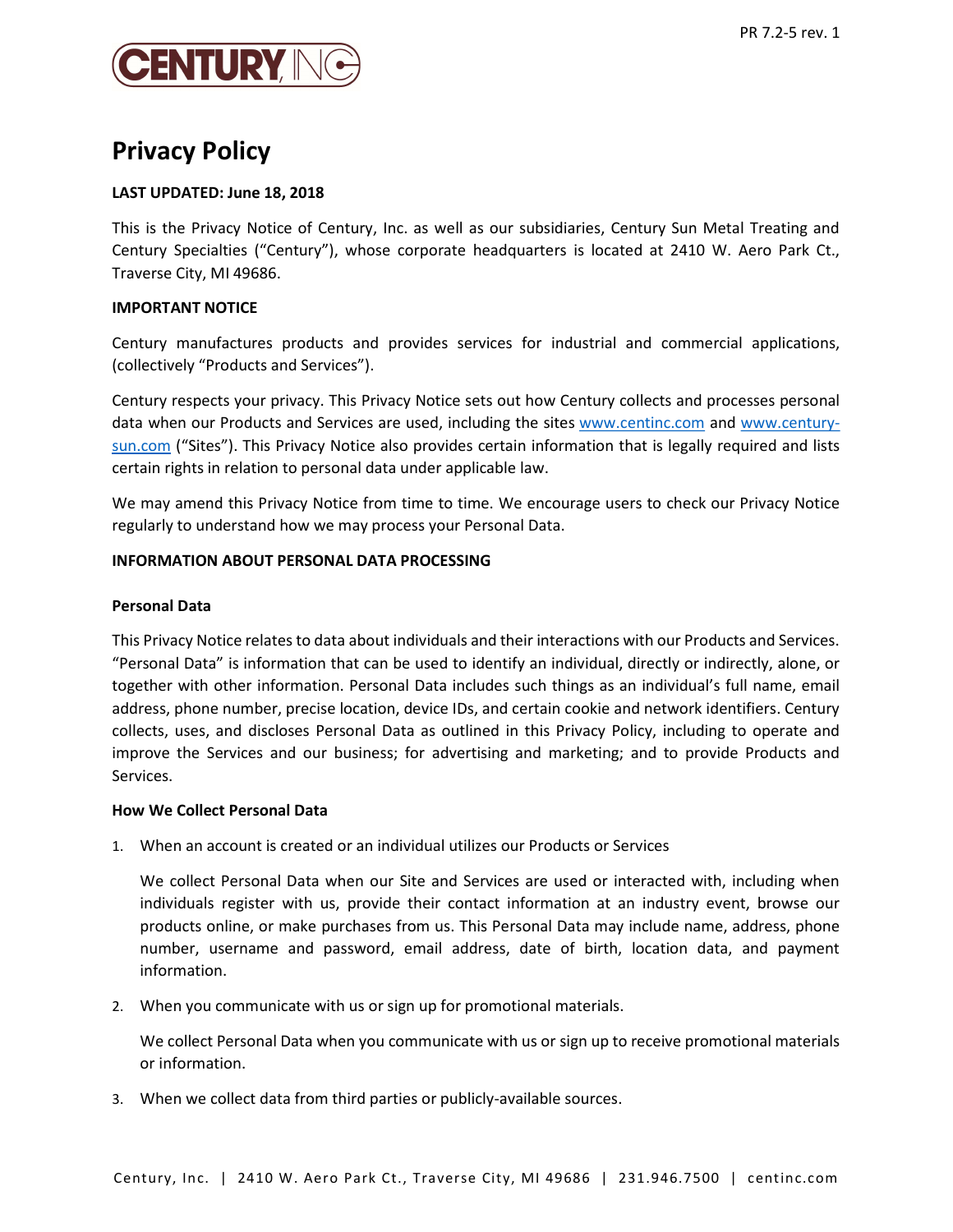

We may obtain certain data about you from third-party sources to help us provide and improve the Services and for marketing and advertising. We may combine your Personal Data with data we obtain from our Services, other users, or third parties to enhance your experience and improve the Services.

4. When we leverage and/or collect cookies, device IDs, Location, data from the environment, and other tracking technologies.

We may collect certain Personal Data using cookies and other technologies, such as device IDs, geolocation, Flash cookies, and IP addresses. We specifically use browser cookies for different purposes, including cookies that are strictly necessary for functionality and cookies that are used for performance/analytics. Our Use of Cookies section contains more information and options to control or opt-out of certain data collection or uses.

5. Users Under 18 Years of Age

We do not knowingly collect Personal Data online from individuals under 18 years without parental consent. If you become aware that an individual under 18 years of age has provided us with Personal Data without parental consent, please contact us through our website contact form with the subject of GDPR/Privacy. If we become aware that an individual under 18 has provided us with Personal Data without parental consent, we will take steps to remove the data unless required to retain by law.

## How We Share Personal Data

We may share your Personal Data as described in this Privacy Notice, including:

1. To Affiliates and Partners.

With companies or ventures that are owned or controlled by Century, and internally within Century, in order to provide and improve Services, for marketing purposes, for advertising, and for analytics.

2. To Service Providers and Vendors.

With business partners, marketing partners, and vendors to provide, improve, and personalize the Services.

3. For Advertising and Marketing.

With advertising and marketing partners for advertising and marketing purposes on Century's behalf and on behalf of third parties.

4. For Certain Analytics and Improvement.

With certain companies for purposes of analytics and improvement of the Services.

5. Actual or Contemplated Sale, Acquisition, or Reorganization.

In connection with a contemplated reorganization or an actual reorganization of our business, in connection with financing, a sale, acquisition or other transaction involving the disposal of all or part of our business or assets, including for the purpose of permitting the due diligence required to decide whether to proceed with a transaction.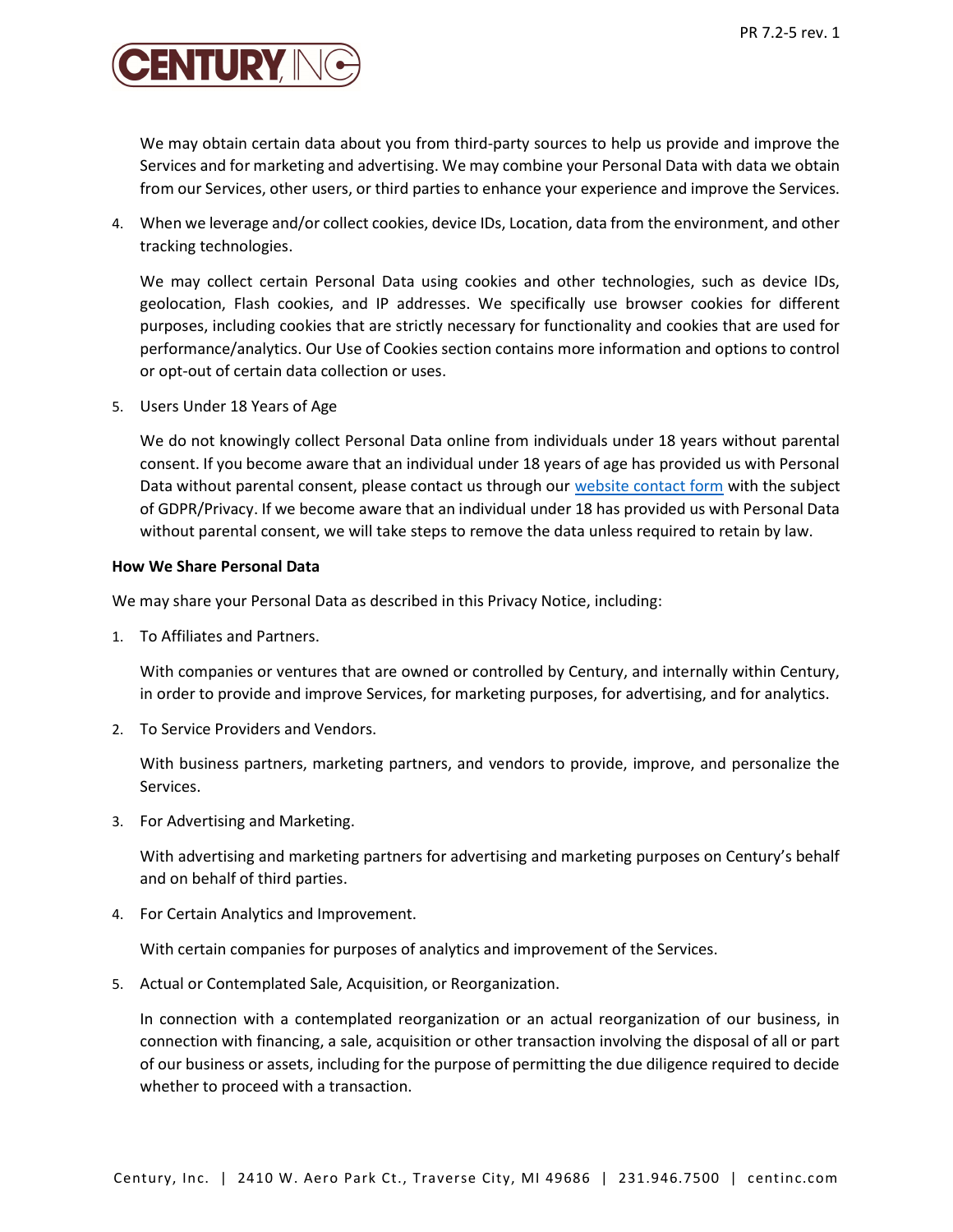

## LEGAL BASIS FOR PROCESSING

We collect and process your personal data for a variety of different purposes which are set out in further detail below.

In some cases, we will ask for consent so that we may process Personal Data. However, in certain circumstances, data protection laws allow us to process Personal Data without needing to obtain your consent. In the U.S., individuals typically provide consent when they receive notice of this Privacy Notice. This section addresses the legal basis for processing Personal Data if the individual resides outside the U.S.

## Processing Personal Data Where Consent Not Obtained

In certain cases, separate consent is not required, including:

1. For the performance of a contract.

To perform our contractual obligations, including fulfilling orders or purchases made, making contact in relation to any issues with an order or use of the Products or Services or where we need to provide Personal Data to our service providers related to the Products or Services.

2. To comply with legal obligations.

To comply with laws, regulators, court orders, or other legal obligations, or pursuant to legal process.

3. Legitimate Interests.

To operate our business and provide the Services, other than in performing our contractual obligations for Century's "legitimate interests" for the purposes of applicable law, except where such interests are overridden by the interests or fundamental rights and freedoms of the data subject which require protection of personal data. Legitimate interests may include:

- $\circ$  To communicate regarding the Products and Services, including to provide important notices regarding changes to our Terms & Conditions and to address and respond to requests, inquiries, and complaints.
- o To send surveys in connection with our Products and Services.
- $\circ$  To assist in the investigation of suspected illegal or wrongful activity, and to protect and defend our rights and property, or the rights or safety of third parties.
- o To develop, provide, and improve our Products and Services.
- o To enforce agreements with third parties.

#### Matters That May Require Consent

In cases where we are not already authorized to process the Personal Data under applicable law, we may ask for consent to process Personal Data, including:

1. Marketing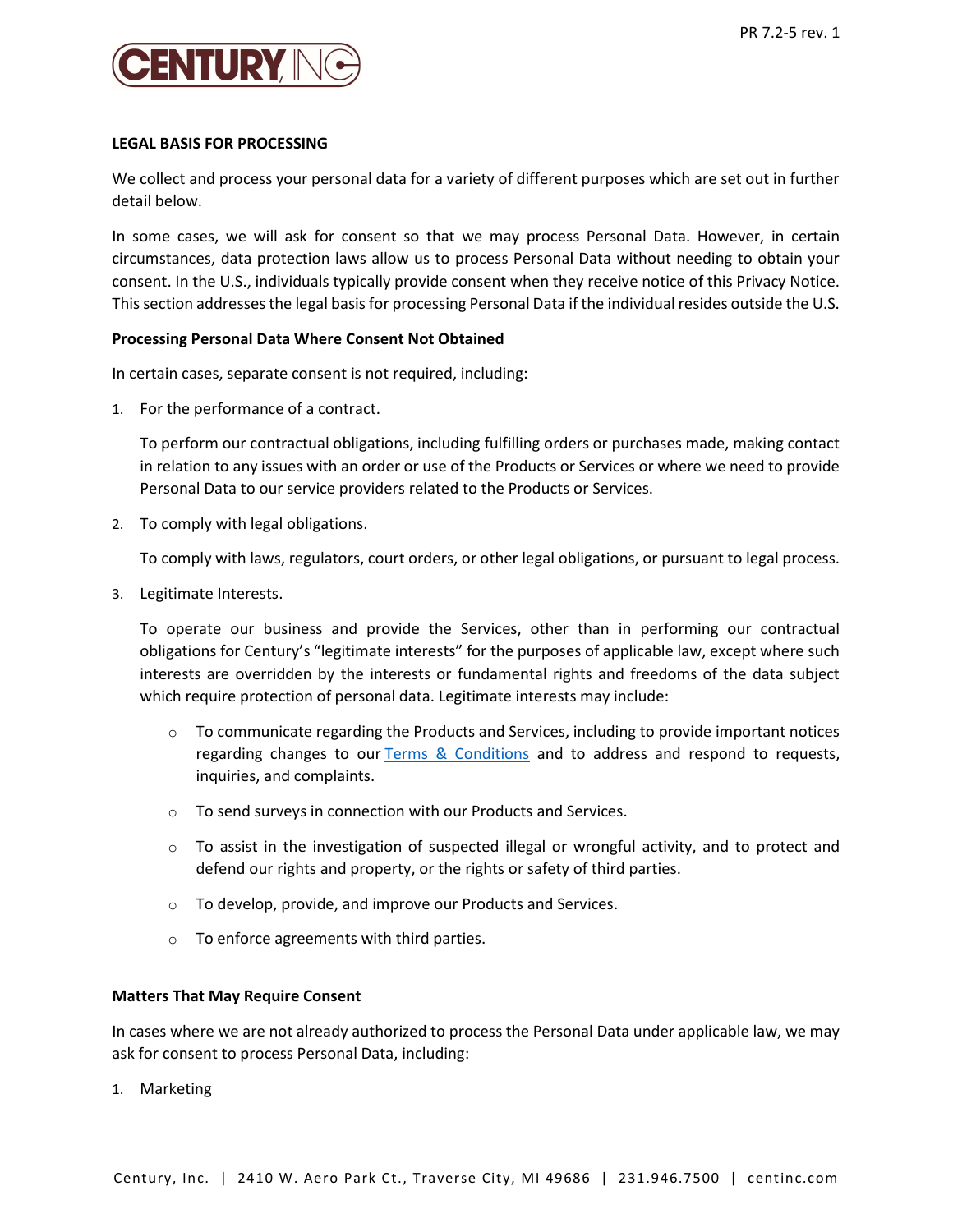

We may ask for consent to make contact by telephone, SMS, post and/or email about other offers, products, promotions, developments or services which we think may be of interest and for other marketing purposes.

2. Use of Cookies

The Site uses cookies to improve user experience.

A "cookie" is a small text file that a web server stores in browser software. A browser sends cookies to a server when the browser makes a connection to the server (for example, when requesting a web page from the same domain that created the cookie). The purpose of cookies is to remember the browser over time and distinguish one browser instance (or user) from all others. Some cookies and other technologies may serve to recall Personal Data previously indicated by a web user. Most browsers allow users to control cookies, including whether or not to accept them, and how to remove them. Cookies can remember login information, preferences, and shopping cart contents. Other cookies, often placed by our partners or other third parties, are used for analytics, marketing, or advertising.

Cookies, as well as other tracking technologies, such Local Shared Objects (such as "Flash" cookies), and similar mechanisms, may record information such as Internet domain and host names; Internet protocol (IP) addresses; browser software and operating system types; and dates and times that our Site is accessed.

Cookies used for analytics may use non-Personal Data that is not directly linked to an individual. We use analytics to improve our Site and Services.

Users are advised that if they wish to deny the use and saving of cookies from the Site on to their computer's hard drive, they should take necessary steps within their web browser's settings to block all cookies from the Site and its external serving vendors. Please note that if the choice is made to erase or block cookies, the user may need to re-enter their original user ID and password to gain access to certain parts of the Site. For information on how to disable cookies, refer to your browser's documentation.

## Withdrawing Your Consent (Outside U.S.)

An individual may at any time withdraw the consent provided for the processing of Personal Data for the purposes set forth in this Privacy Notice by requesting removal through our website contact form provided that we are not required by applicable law or professional standards to retain such information.

If an individual wants to stop receiving future marketing messages and materials, they can do so by clicking the "unsubscribe" link included in our email marketing messages. Please remember that even if an individual opts out of receiving marketing emails, we may still send important Product and Service information related to products, services and accounts.

#### DE-IDENTIFIED OR ANONYMIZED DATA

We may create de-identified or anonymous data from Personal Data by excluding data components (such as name, email address, or linkable tracking ID) that makes the data personally identifiable to an individual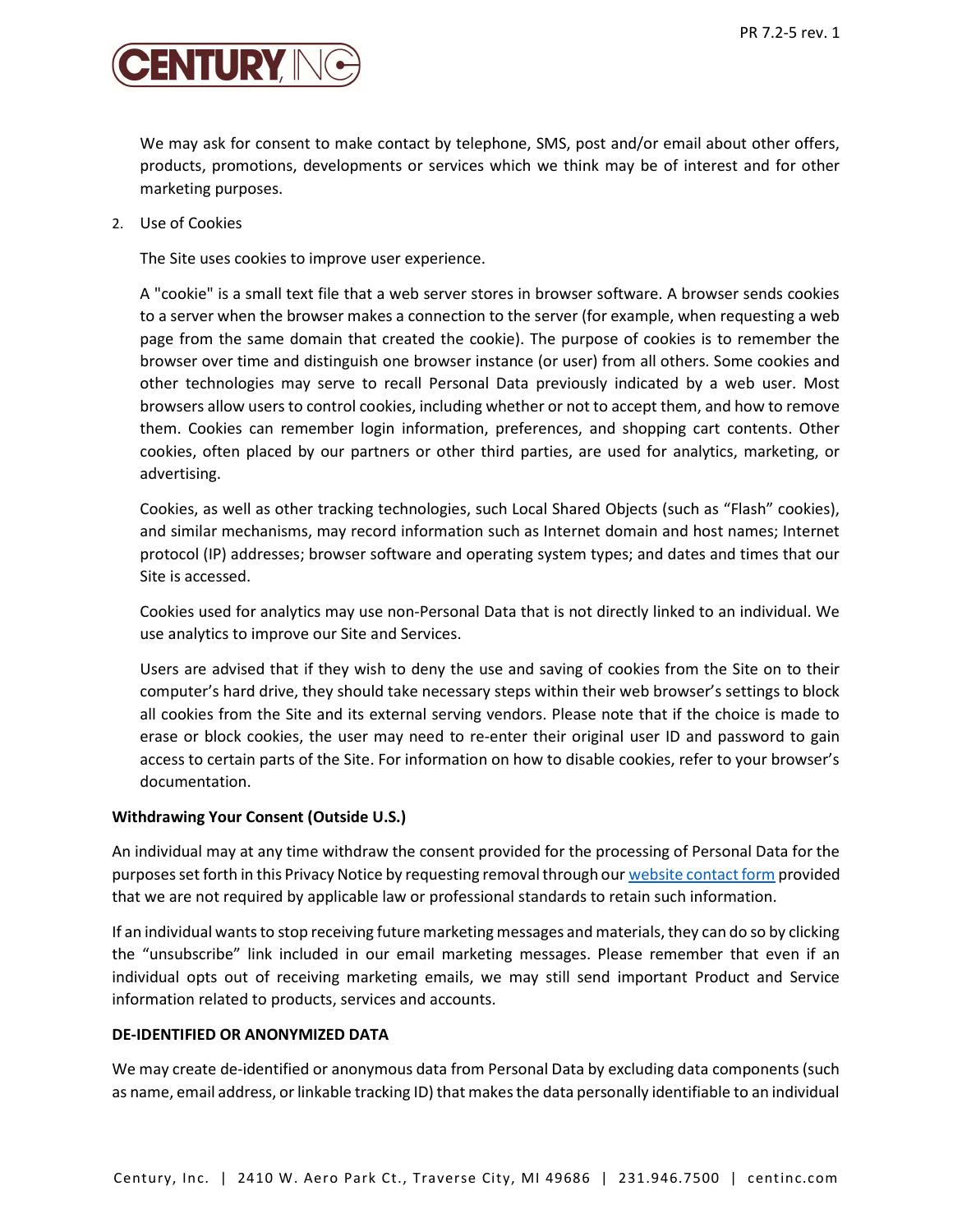

or through obfuscation or through other means. Our use of anonymized data is not restricted by this Privacy Notice.

# DATA RETENTION

We will retain Personal Data for as long as an account is maintained or as otherwise necessary to provide Products and Services. We will also retain your Personal Data as necessary to comply with our legal obligations, resolve disputes, and enforce our agreements.

Where permissible, we will also delete Personal Data upon request, as further described in the Data Subject Access, Modification, and Deletion Rights section of this Privacy Notice.

## ANALYTICS

Individuals can elect to block browser cookies from first parties (such as those from our website) and browser cookies from third parties by using the cookie blocking options built into your browser software. If you block browser cookies, some parts of our website may not function correctly. Also, blocking cookies will not stop third-parties from collecting IP address, data stored in "Flash" cookies, and certain other types of technical information that may uniquely identify a browser.

# Do-Not-Track

Due to the lack of consensus around a Do Not Track standard, our websites do not change how they collect or track data when they receive the "Do Not Track" flag.

# WHY WE COLLECT AND PROCESS PERSONAL DATA

We need to process certain types of Personal Data in order to fulfil our contractual obligations and to provide Products and Services.

Where we ask for consent to process Personal Data, individuals have the right to withdraw such consent as described in this Privacy Notice. Please note, however, we may be unable to provide certain Products or Services that require the use of Personal Data.

Please note that even where consent would otherwise be required, we may nevertheless process your Personal Data in accordance with our legitimate interests under applicable law, as described in this Privacy Notice.

## TRANSFER AND STORAGE OF PERSONAL DATA

Data for Century and our associated Products and Services are stored on servers in the United States. If you are located outside of the United States, please be aware that Personal Data we collect will be processed and stored in the United States.

By using our Services and/or submitting Personal Data, individuals agree to the transfer, storage, and/or processing of Personal Data in the United States.